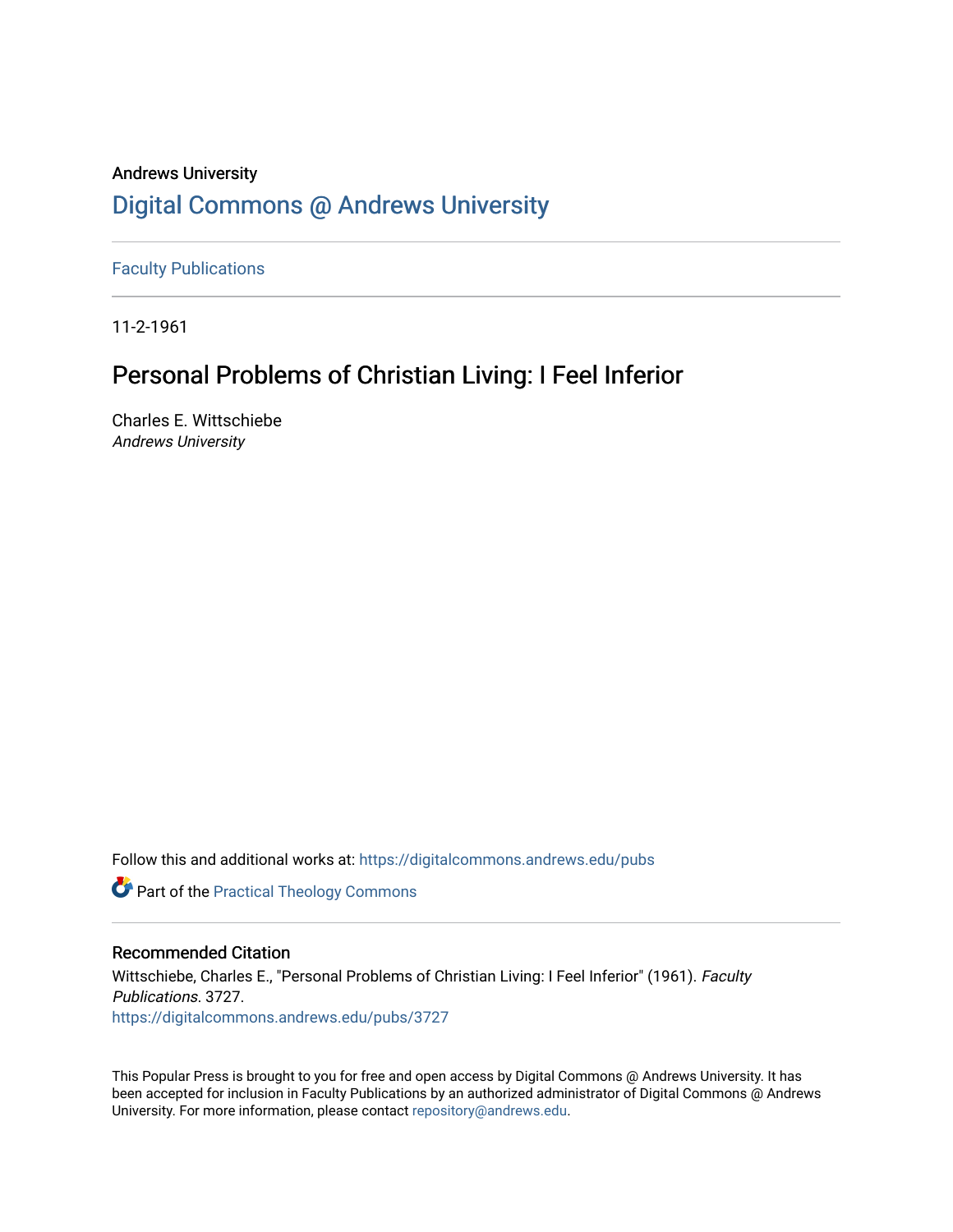# **"I FEEL INFERIOR"**

By C. E. Wittschiebe, *Professor of Pastoral Care Andrews University* 

*"I just don't amount to anything. I feel so inferior. And I can't do anything in the church."* 

THIS person is suffering from<br>
what is known in popular language as an inferiority com-<br>
plex. While this is a common prob-THIS person is suffering from<br>what is known in popular lan guage as an inferiority comlem, and troubles church members and nonchurch members alike, let us here note the effect it has on the former.

To begin with, let us explore briefly the problem of feeling inferior. The condition itself, the ways in which it is expressed, and the attitudes in which it becomes evident, do not need any extended description. Not being worth much, not being able to keep up with others, not having any talents at all, not belonging to the right social class, not being very attractive—all are types of these feelings that can be present. In addition, there may be a more or less continuing condition of mild anxiety, arising partly out of, and accompanied by, frustration. The individual seldom feels that he has what it takes to meet most of the situations in life, and has a nagging sense of coming short too often.

Feelings of inferiority may revolve around physical defects—from poor complexion to being crippled. They may center in the individual's lower level of mental ability or of education, or they may focus on the lack of acceptance by the better (as the individual sees them) social classes, with the consequent burden of living in less desirable neighborhoods and belonging, if at all, to clubs and organizations of relatively little social prestige. They may take the form of low opinions of oneself in terms of morality and goodness, in a greater-thanaverage degree of feeling "bad" and "unfit."

The areas of difficulty may be real or imagined. Often, of course, there is a real basis for the unhappy feelings. But even if there is not, the effect can be the same. We must keep in mind, then, that we are dealing not only with the person as he is but with the person as he seems to himself to be. This brings us to the point that, in the main, feelings of inferiority are<br>learned through childhood and through childhood youth. Obvious physical and mental defects are naturally quite likely to produce them with very little "conditioning" being involved. Yet even here a child's attitude toward a defect will largely reflect the opinions about this defect of those who are important in his life. Homeliness does not have to be too distressing unless the family and his social group overemphasize physical beauty.

Lack of physical strength and athletic ability do not have to make one feel inferior, unless these capabilities rate too highly in his world. Lower levels of mental ability are not necessarily breeders of inferiority feelings unless the child and youth is made the butt of jokes and other unpleasant forms of belittling.

In any case, the individual finds himself coming short of the image he has of his "ideal" self. This image he has derived from the words and actions of the significant people around him, and as he gets older, from the concepts forming in his own mind of what he ought to be.

#### The Heart of the Problem

Within the limits of an article of this size, this is probably all that should be said about the feeling of inferiority itself. Let us turn *now* to the heart of this problem, so far as the religious life is concerned: "I can't do anything in the church."

To begin with, church membership in itself is *doing* something. When a man enlists in the Army and is classified as a private he is at once rendering military service. A general can do no more. Rank gives authority, responsibility, and some privileges, but does not imply more *service.* (Can you recall any battle on land or sea or in the air that was won by officers alone?) The army of the Lord is built on the principle that a soldier is pleasing his Commander completely when he serves from pure motives and with undivided loyalty.



The parable of the talents emphasizes the fact that it is not the number of talents originally possessed that wins approval, but the use made of those in hand. In this connection, we should remember that the talents include mental faculties, speech, in-<br>fluence, time, health, strength, health, strength, money, and kindly impulses and affections.

On the basis of this list, I doubt that there would be many Seventh-day Adventists who would be below the level of five-talent men. Even in poverty, or sickness, or prison, most of these talents remain to some degree. The parable of the workers picked up in the market place at different hours of the day adds another important point: God is not concerned, in determining rewards, with the length of time one of His children has served. Otherwise what consolation could we offer to Stephen, to the thief on the cross, to John the Baptist, and to the many thousands of Christians through the ages who have paid for their loyalty with their lives within a short time of declaring their allegiance? "It is not the length of time we labor but our willingness and fidelity in the work that makes it acceptable to God."— *Christ's Object Lessons,* p. 402.

Perhaps the sense of inferiority is deepened by our aspiring to tasks that require such particular talents as musical ability, speaking ability, or leadership qualities. But the great mass of the work of the church is not of this kind. For example, "Practical work will have far more effect than mere sermonizing. We are to give food to the hungry, clothing to the naked, and shelter to the homeless. . . . God calls not only for our gifts for the needy, but for our cheerful countenance, our hopeful words, our kindly *(Continued on page 8)*